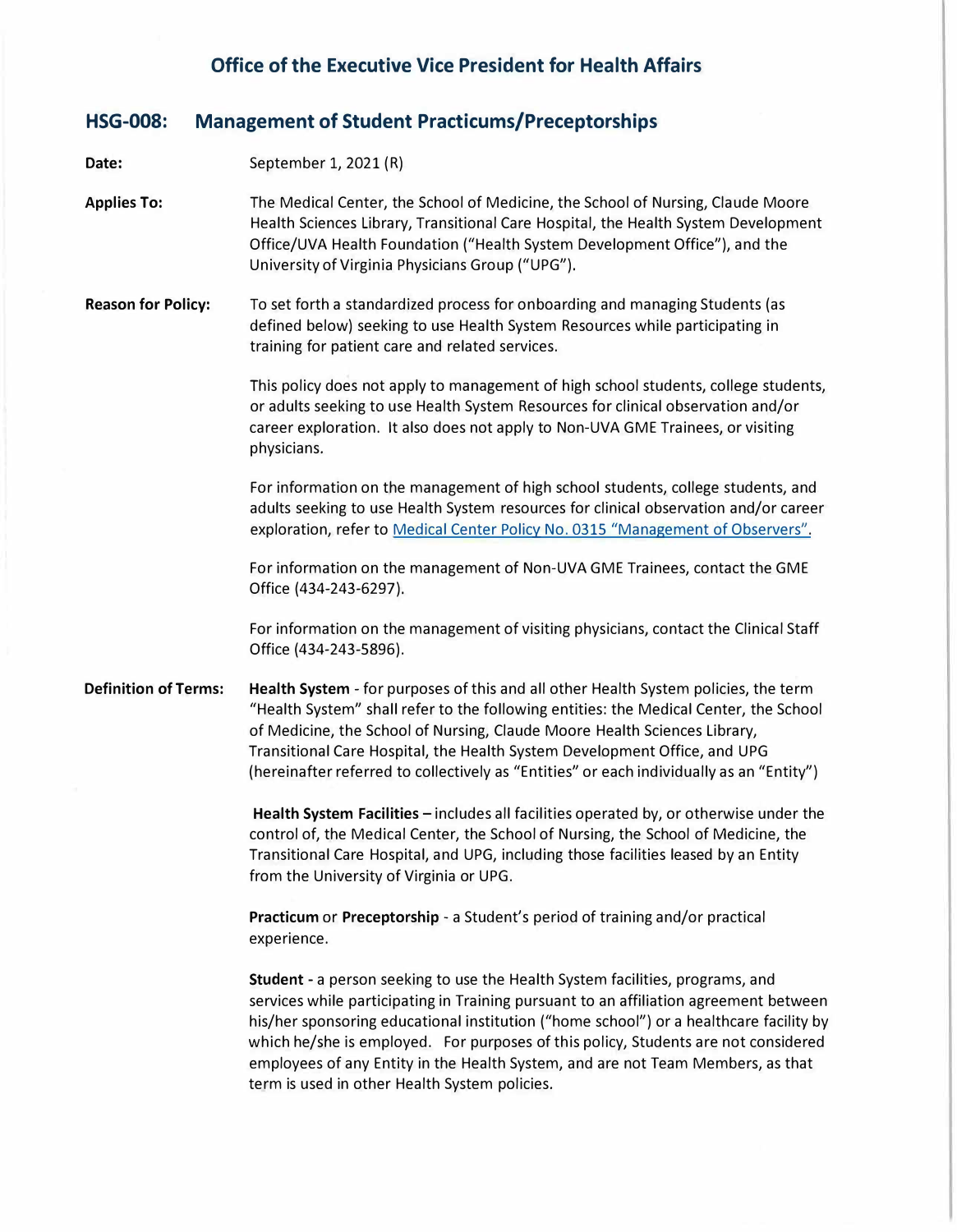A Student ("Student") shall include, but not be limited to, the following:

- any medical student enrolled at the University of Virginia School of Medicine  $\bullet$ (SOM) or other Liaison Committee on Medical Education (LCME)-accredited school of medicine, or visiting the SOM pursuant to an agreement between the SOM and a student's educational institution:
- any nursing student enrolled at the University of Virginia School of Nursing  $\bullet$ (SON), or other Commission on Collegiate Nursing Education (CCNE) or Accreditation Commission for Education in Nursing (ACEN) -accredited school of nursing, or visiting the SON pursuant to an agreement between the SON and a student's educational institution;
- a person pursuing a course of study to become an Allied Health Professional  $\bullet$ (AHP) at the University of Virginia or other educational institution:
- a healthcare professional (other than a visiting physician) from another hospital  $\bullet$ or healthcare facility; or
- a student of patient support services

Instructor - Health System healthcare provider with applicable certification/credentials who is responsible for providing Student training or supervision within Health System facilities during a Student's preceptorship. For purposes of this policy, the term "Instructor" does not denote or refer to a faculty rank or status.

Sponsoring Institution - The Student's home school or employer or a representative thereof.

**Policy Statement:** Students shall be appropriately on boarded and managed via a standardized process while participating in training for patient care and related services. No Student may participate in a practicum/preceptorship within the Health System unless, before the practicum/preceptorship begins, there is an affiliation agreement in place between the Health System and the student's Sponsoring Institution and documented compliance with its requirements. Affiliation agreements shall be arranged through the Medical Center Contracts Management Office (434-924-5039), the School of Medicine Office for Educational Affairs, the UPG Office of Legal Affairs, or the School of Nursing Contracts Coordinator (434-243-0023), as appropriate, and may take up to eight weeks to be fully executed.

> To ensure a safe Training environment, all Students shall also be required to comply with (i) all screening, vaccinations, testing and associated requirements of OCH-002 Occupational Health Screening and Maintenance (OCH-002 Link); (ii) the screening, vaccination, testing and associated requirements established by Student Health for University of Virginia students; and (iii) any other screening, vaccination, testing and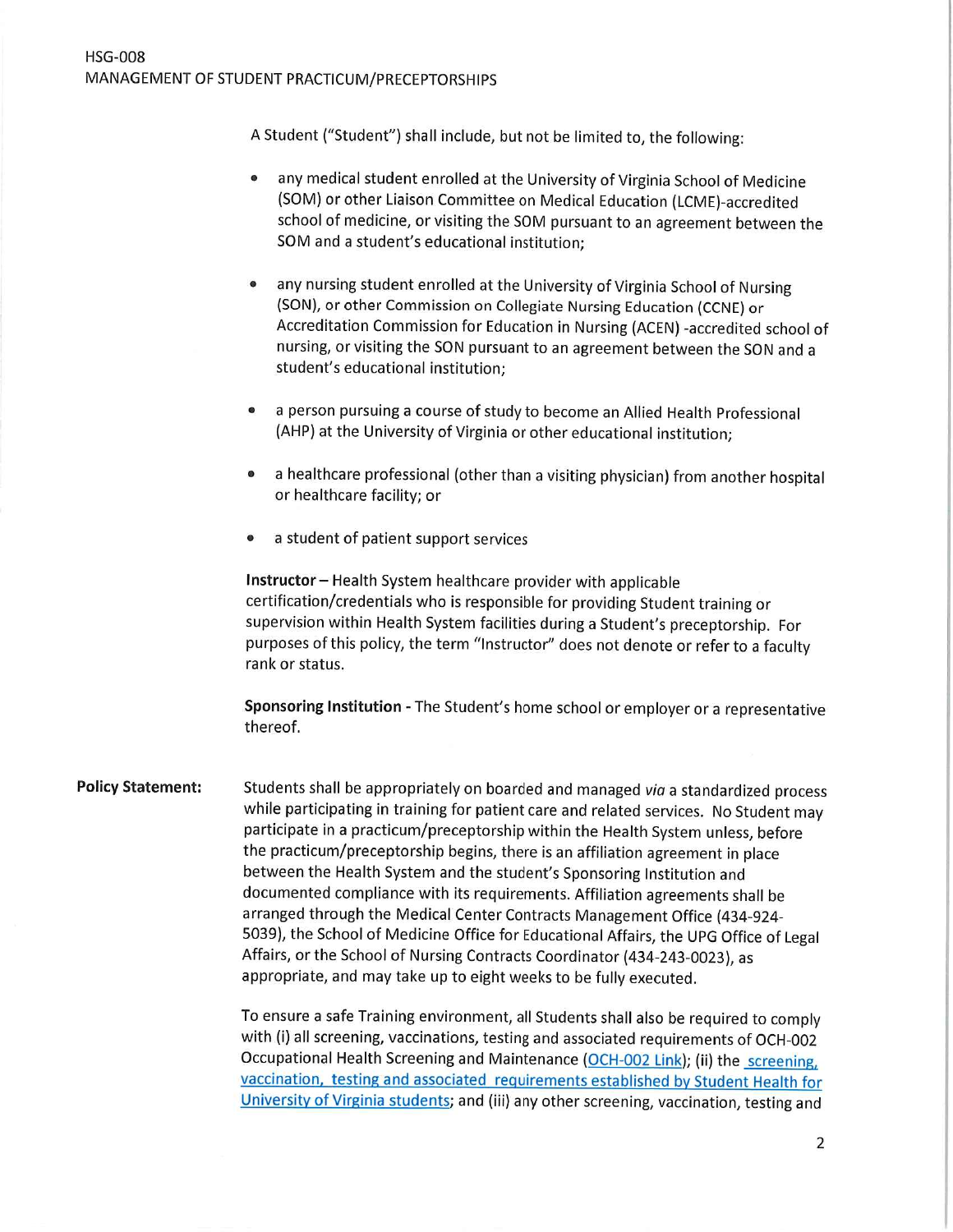## **HSG-008** MANAGEMENT OF STUDENT PRACTICUM/PRECEPTORSHIPS

associated requirements as may be imposed by the Medical Center's Hospital Epidemiologist for each such Student's program of study. In the event of a conflict between or among such requirements, the requirements imposed by the Medical Center's Hospital Epidemiologist shall govern.

- 1. Responsibilities of Students
	- a. Students shall comply at all times with Medical Center, UPG and Health System policies and procedures.
	- b. If a Student is employed by a Health System Entity, or is providing services within the Health System pursuant to contract, he/she must contact his/her Health System manager before the Practicum/Preceptorship commences to inform the manager of the arrangement.
- 2. Responsibilities of Instructors
	- a. Instructors shall ensure that applicable policy requirements are met by the Student both prior to and during the practicum/preceptorship experience.
	- b. Instructors shall, at all times, supervise Students providing or observing the delivery of patient care or participating in other services or programs included as part of their practicum/preceptorship experience.
- 3. Responsibilities of Sponsoring Institutions

For information specific to the supervision of pre-licensure nursing Students, please refer to Patient Care Services Administrative Policies A08: Supervision of Pre-Licensure Nursing Students During Clinical Placement Experiences. For all other Students, Sponsoring Institutions must provide a list of the Student(s) being placed, a letter (or Employee/Student Health form) stating that the Students meet the infection control requirements described in this Policy, and a name and address of a contact person (preferably a Student Health staff member) from the home school or healthcare facility in case of medical emergency.

#### **PROCEDURE:**

1. Orientation

Orientation to department or area-specific policies may be required as determined by the department/area specific manager involved in the Student's practicum/preceptorship experience.

- 2. Identification Badge and Computing Account
	- a. Students must have an HIT account in order to access and use Health System secure networks in accordance with applicable Health System, Medical Center/TCH and UPG policies.

3